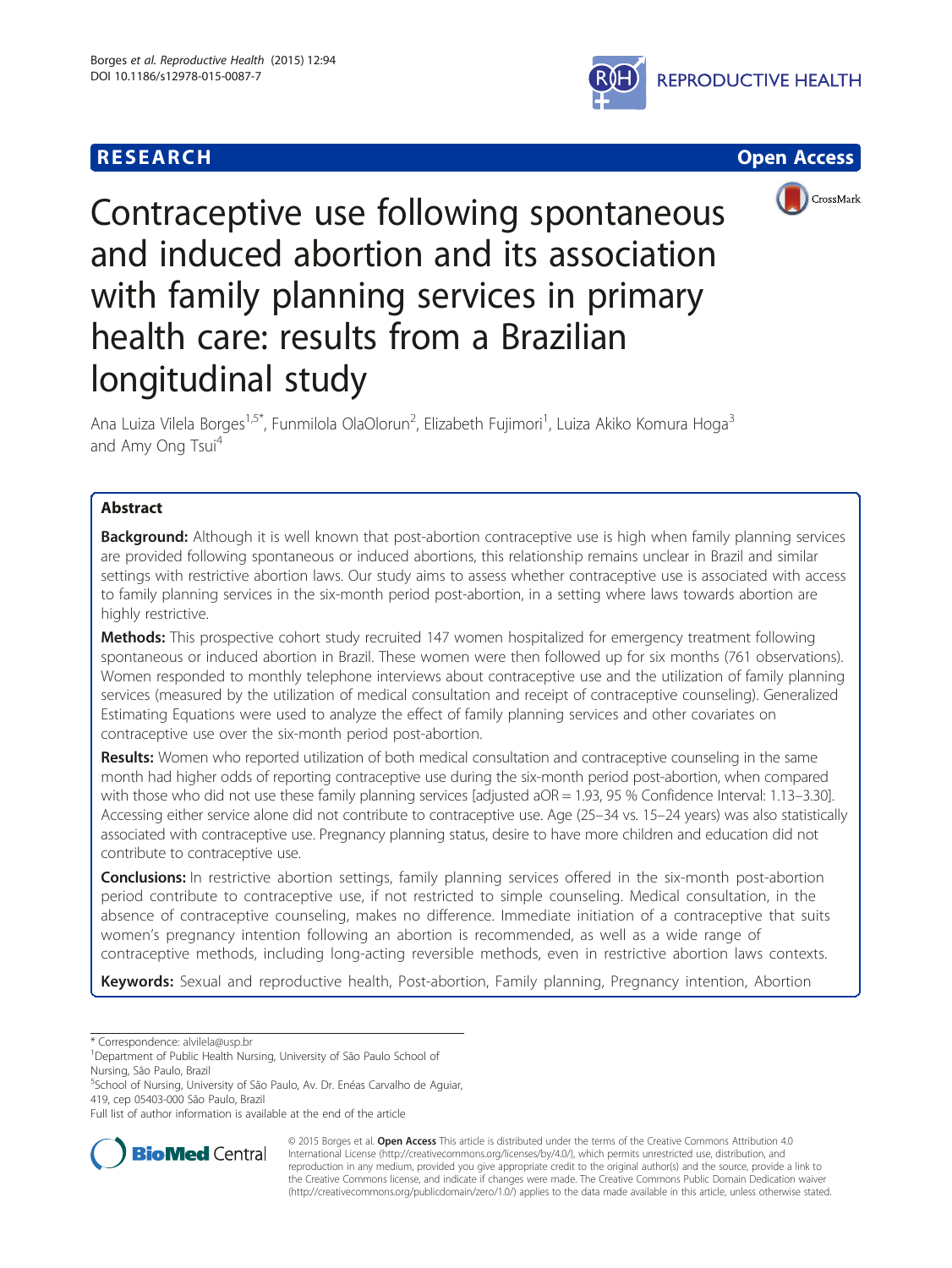# Background

Global abortion rates remained stable between 2003 and 2008, but estimates for Latin American countries showed a slight decrease [[1\]](#page-9-0). Although this appears to be a favorable development, the region continues to contend with restrictive laws regarding induced abortion. This means the majority of abortions occur under relatively unsafe conditions. Taking Brazil as an example,—the setting for this study-induced abortion is legal only in situations of sexual violence, risk to the woman's life and fetal anencephaly. Although the country has seen reduced economic inequalities and improved the organization of its health services [\[2](#page-9-0)], abortion is still a priority health concern. One of the reasons abortion remains important is the magnitude of the problem. In 2010, 22 % of women aged 35–39 years reported having had at least one induced abortion during their lifetime [[3\]](#page-9-0). Nearly 200,000 women ages 15–49 are hospitalized every year due to consequences of induced and spontaneous abortion [[4\]](#page-9-0), and the attendant high maternal mortality ratios continue to prevent Brazil from attaining the fifth Millennium Development Goal [[2\]](#page-9-0), which is concerned with the improvement of maternal health, by reducing maternal mortality ratio, and by achieving universal access to reproductive health [[5\]](#page-9-0).

As with many other women from countries with restrictive abortion laws, Brazilian women who desire to terminate a pregnancy usually seek care in hospitals following self-induction with misoprostol [\[6](#page-9-0)–[8\]](#page-9-0). Women who have spontaneous abortions may experience the same medical complications observed with abortions induced with misoprostol, thereby also needing emergency treatment. To address this issue, the Brazilian Ministry of Health revised The National Technical Guidelines for Abortion Care in 2011, based on the guidelines by the World Health Organization and International Federation of Gynecology and Obstetrics [\[9](#page-9-0), [10](#page-9-0)]. The aim of the revision was to improve the quality of care provided to all women with pregnancy loss, irrespective of their abortion status [\[11\]](#page-9-0). The guidelines include technical recommendations on the basic components of post-abortion care (PAC): emergency treatment for complications of spontaneous or induced abortions, offer of contraceptive counseling and methods, and referral to other reproductive health services [[12\]](#page-9-0). It also recommends social and mental support to women in this situation.

However, the stigma associated with illegal abortion can compromise the quality of health care in Brazil and elsewhere [[7, 8, 13](#page-9-0), [14](#page-9-0)]. In a multicountry study, authors observed that abortion is a highly stigmatized behavior. Thus, when seeking health care, women first tend to report that the abortion is spontaneous, and then later, might admit they attempted to terminate the pregnancy by themselves [\[15\]](#page-9-0). This strategy to avoid punishments while trying to obtain health care has also been observed in the Caribbean islands and Chile [\[13](#page-9-0), [16](#page-9-0)]. In settings with restrictive abortion laws, women with spontaneous abortion may also experience stigmatization as they access the same health services [[17](#page-9-0)].

In Brazil, the Unified Health System, or SUS, is based on the principles of health as a universal right to be fulfilled by the state. Its aim is to provide universal care through a decentralized management system with specific duties for municipalities, states and the federal union, as well as primary, secondary and tertiary health services, providing care for 75 % of the population. Private services and providers are complementary to SUS [\[2](#page-9-0), [18\]](#page-9-0).

Women who can afford to pay for private services can access safe abortion, though still illegal. Lower income women, on the other hand, tend to use misoprostol and seek for emergency treatment at public hospitals. However, misoprostol commerce is forbidden in the country, so women have to purchase it from the black market, thus highlighting women's health and social risks while trying to terminate a pregnancy in such restrictive contexts. Legal abortions are provided only at SUS [\[8](#page-9-0), [18](#page-9-0)].

Brazilian guidelines also consider that family planning counseling and provision of contraceptive methods are key components of post-abortion care. This recommendation is based on the fact that following pregnancy termination and resumption of sexual activity, women are at risk of becoming pregnant again as early as two weeks after the procedure [\[10\]](#page-9-0), even though a pregnancy interval of at least six months after any abortion (spontaneous or induced) is recommended [\[19\]](#page-9-0). This is supported by the evidence that an inter-pregnancy interval shorter than six months increases the risk of preterm births, low birth weight, premature rupture of membranes and spontaneous abortion [\[19, 20](#page-9-0)].

Contraceptive acceptance and use are high when postabortion family planning services are provided [\[21](#page-9-0), [22](#page-9-0)], but this is far from reality for the majority of women in countries with restrictive laws toward induced abortion [[23\]](#page-9-0). While emergency treatment may be delivered at satisfactory levels in some restrictive abortion countries [[14, 17](#page-9-0)], the full package of family planning counseling, education and methods are often not provided before the woman leaves the health care facility where she received abortion care, as recommended [\[24](#page-9-0)]. In Nigeria, for instance, 20 % of post-abortion women received family planning counseling, whereas only 3 % received contraceptive methods [\[6](#page-9-0)]. In Ethiopia, the proportion that received contraceptive methods was 56 % [\[25](#page-9-0)]. In Sri Lanka, researchers have observed that existing postabortion care is deficient in education and family planning services [[14\]](#page-9-0). In Brazil, the only observational study that assessed the quality of post-abortion care suggests that the situation may even be worse in this country, as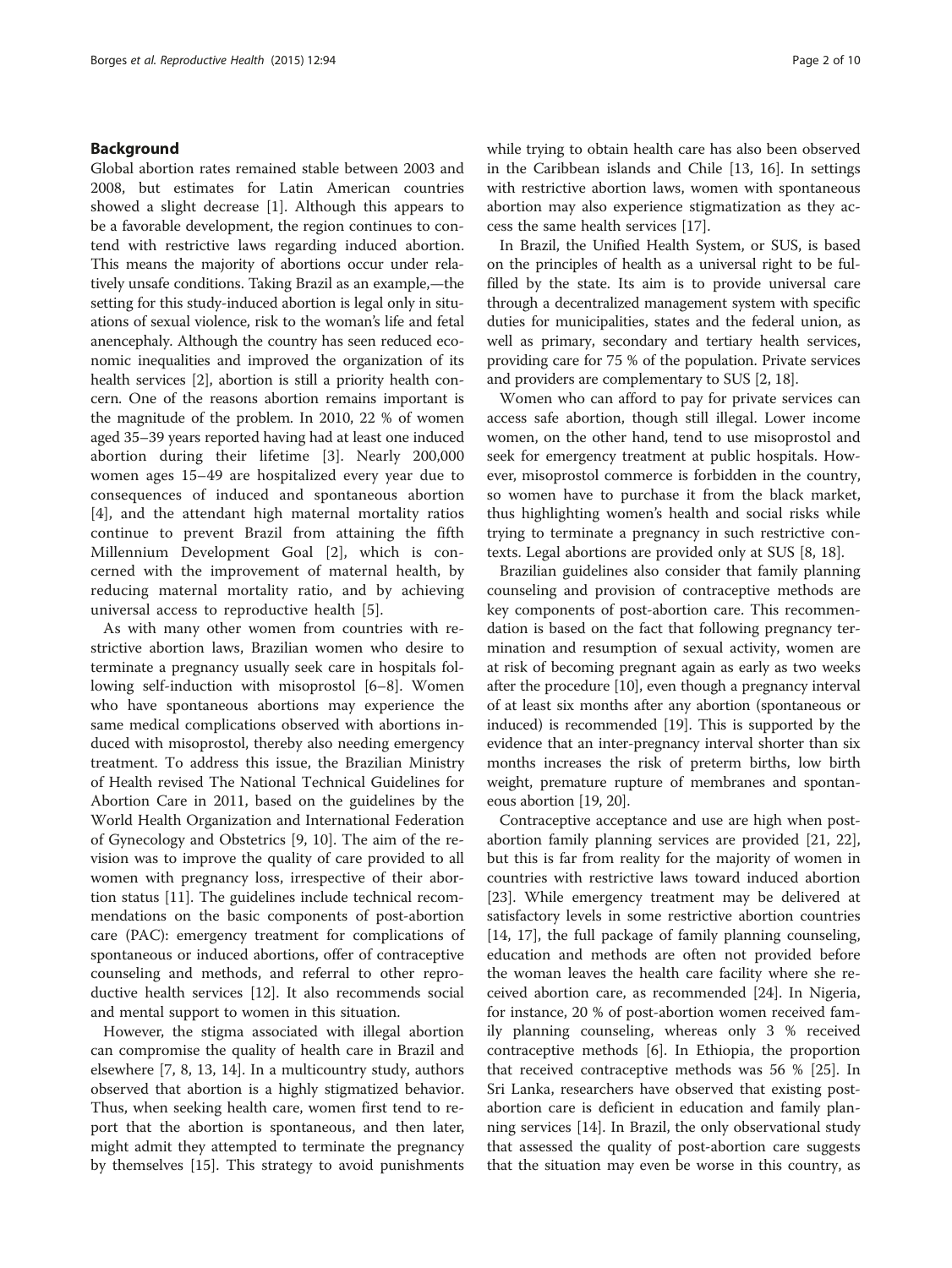only 7.9 % of women received a prescription for a contraceptive before hospital discharge [[17](#page-9-0)].

For women who are unable to obtain family planning services, including counseling during routine postabortion hospital care, linkages to other reproductive health services should be provided. In Brazil, this path should be achieved by the hospital referring women to the SUS primary health care level [\[8](#page-9-0), [18\]](#page-9-0), where the national family planning program is implemented. The Brazilian family planning program provides free contraceptive methods in primary health care facilities. Hormonal methods and the copper Intra Uterine Device (IUD) are available only with medical prescription; female and male sterilization candidates are first interviewed and counseled, and then referred to a SUS secondary level institution after completing formal requirements, e.g., two counseling sessions and a psychological assessment. Implants, hormonal IUD, patches and vaginal rings are not available at primary health care facilities. If a woman/couple desires a barrier method, such as a condom or diaphragm, she/they can get it directly from the primary health care facility pharmacy without consulting a health provider.

Although the national family planning program was first implemented in 1996, women and couples still face some barriers when trying to access contraceptive methods in primary health care clinics, like limited contraceptive choice, few trained providers to insert IUD, having to make multiple visits to the clinic to obtain a method, long waiting time to access a medical consultation in order to obtain hormonal contraception, and poor integration with other existing health services [[26](#page-9-0)–[28](#page-9-0)]. Due to these barriers, oral pill is commonly bought directly from drugstores, even without medical prescription. Even though it is not formally assigned, this is common practice [\[29](#page-9-0)]. Women also have the option to access private services when they can afford it.

Since the Brazilian scenario suggests that not every woman who seeks emergency treatment post-abortion receives contraceptive counseling and methods before she leaves the health care facility, it is important to better understand how women in abortion restrictive settings manage to prevent a pregnancy in the 6 months after being treated for abortion complications. Considering the gap in the full understanding of how to increase contraceptive protection following an abortion in such contexts, our study aims to assess whether contraceptive use is associated with access to family planning services in the six-month period following a pregnancy termination in a setting where laws toward abortion are highly restrictive.

#### Methods

This 6-month prospective cohort study was conducted on a sample of women recruited while hospitalized for

emergency treatment following either an induced or spontaneous abortion in a SUS maternity hospital in Sao Paulo, Brazil. The institution is located in the central area of the city and serves as a referral center for women with high-risk pregnancies, delivering care to about 450 births and 30 post-abortion women every month. Women who seek emergency treatment care after a pregnancy termination generally remain hospitalized for no more than 24 h per institutional routine. The institution follows the National Guidelines for Abortion Care [[11\]](#page-9-0) and usually sets a follow-up appointment for the 45th day after discharge.

#### Study population

The purposive sample included all women hospitalized following an abortion at this SUS maternity, between May and December, 2011, irrespective of whether their abortion was spontaneous or induced  $(n = 184)$ . Exclusion criteria included poor understanding of Portuguese language  $(n = 6)$ , not having a telephone for study contact  $(n = 0)$ , and being hospitalized for legal abortion  $(n = 0)$ . Eight women refused. Those who consented  $(n = 170)$  answered a structured questionnaire at baseline. After the first month, 147 women were traced (82 %) and constituted the study cohort. Losses over this period were due to 8 refusals, 1 maternal death and 14 women who could not be located. Women in the cohort were contacted by telephone every 30 days for 6 months. Once women reported a confirmed pregnancy in response to the questions "Are you pregnant? If yes, have you confirmed it with a pregnancy test?", they were excluded from the study. The last telephone interview was conducted in August 2012. Overall, 17 % of women traced at the first post-abortion month were lost to follow up by the sixth month; hence 105 women completed all six interviews (71 %). The 17 % lost to follow-up ( $n = 25$ ) were the result of changes in telephone numbers and two refusals (Fig. [1\)](#page-3-0).

# Study instruments and data collection

Two questionnaires were used. The first, administered by trained midwives through a face-to-face baseline interview during the period of hospitalization, collected data on social and demographic characteristics and reproductive history. Due to legal restrictions on abortion, it was expected that the reason for seeking the procedure would be inaccurately reported and therefore underestimated. Thus, the reason was not asked of women. To assess whether the terminated pregnancy was unplanned or planned, we used the Brazilian Portuguese validated version [[30\]](#page-9-0) of the London Measure of Unplanned Pregnancy (LMUP) [\[31](#page-9-0)]. The second questionnaire was administered by trained social researchers by telephone one month after discharge and every 30 days for 6 months (Months 1–6); it gathered data on contraceptive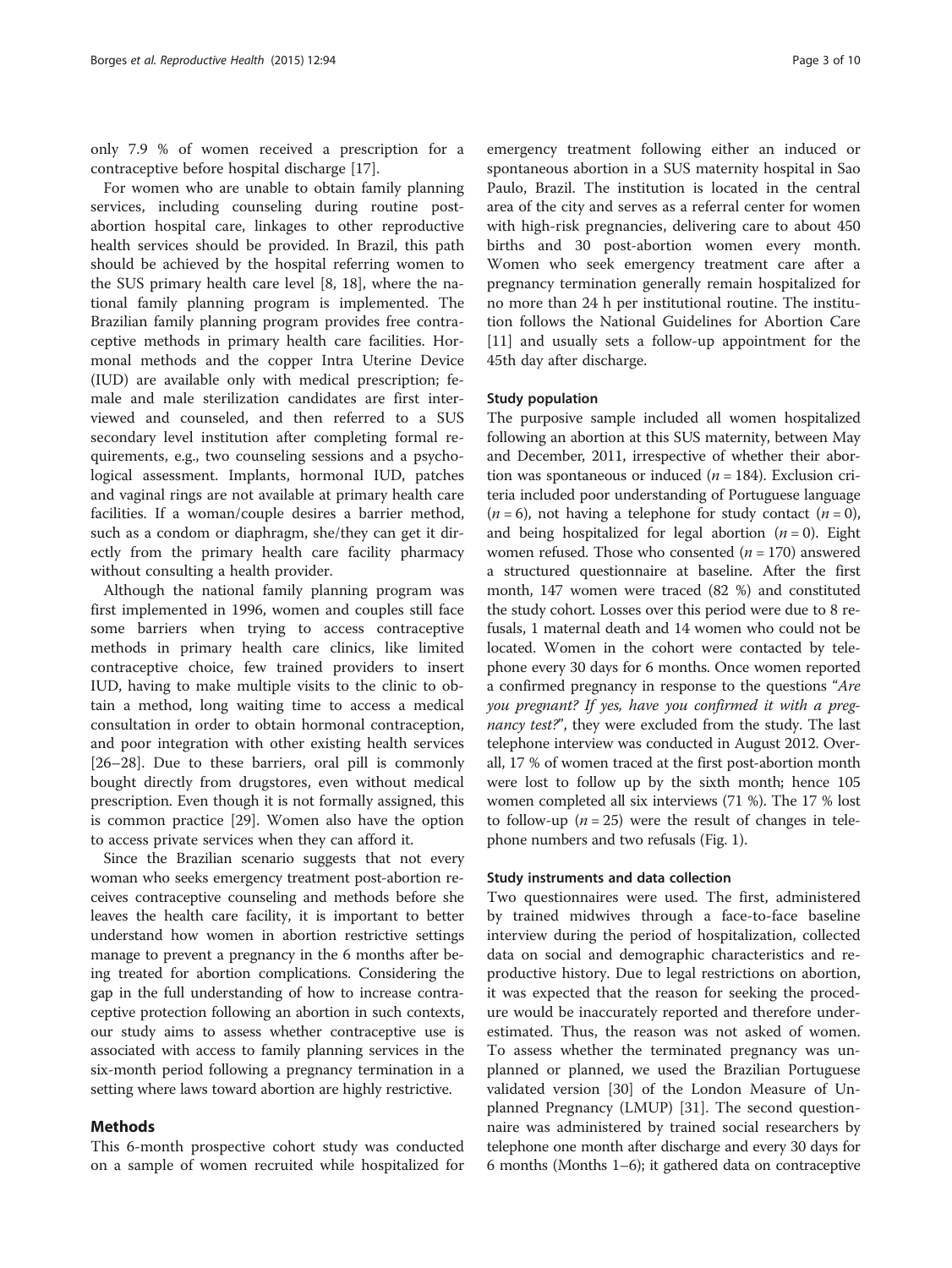<span id="page-3-0"></span>

use, utilization of primary health care services, future pregnancy intention and pregnancy occurrence.

The outcome of interest was contraceptive use over the 6-month period following the abortion (dichotomous variable with no/yes categories).

The main independent variable was utilization of family planning services 6 months following the abortion. We created this variable based on responses received during the monthly telephone interviews over the sixmonth period following hospital discharge, so this information refers to the 30-day period preceding each monthly interview. As family planning services are delivered at the primary health care level in Brazil (exceptions are female and male sterilization), but women are free to obtain services from private providers, we assessed the utilization of two types of services: medical consultation and contraceptive counseling, which allowed

us to collect data on a combination of ways to obtaining a contraceptive.

We used medical consultation since doctors are the only health professionals who are currently allowed to prescribe hormonal contraception and trained to insert IUDs in Brazil. The exception is emergency contraception, which nurses can also prescribe. Thus, users of public health facilities who seek non-barrier contraceptive methods must make an appointment to see a doctor for a prescription, as in the private sector.

We also measured contraceptive counseling receipt separately because this is carried out, both individually and in groups, by a range of other health professionals, e.g., nurses, pharmacists, nurse auxiliaries, community health agents, and social workers, and can take place apart from medical consultation, such as during home visiting, health promotion and educational meetings, and purchases at drugstores. Contraceptive counseling was measured through two questions: whether women received information about contraception from a healthcare worker in the 30 days preceding the interview (no/yes), and whether they received information from a healthcare worker in the 30 days preceding the interview regarding risks of inter-pregnancy intervals less than 6 months after a pregnancy loss (no/yes). A positive answer in either question was counted as receipt of contraceptive counseling.

To sum up, we asked women every month if (a) they had a medical consultation in the preceding 30-day period (no/yes); and (b) they received any contraceptive counseling in the preceding 30-day period (no/yes). The variable generated consisted of four categories: (1) report of neither medical consultation nor contraceptive counseling in the preceding 30-day period (reference); (2) only contraceptive counseling in the preceding 30-day period; (3) only medical consultation in the preceding 30-day period; and (4) report of both contraceptive counseling and medical consultation in the preceding 30-day period.

In this study, we assume that effective contraceptive services include a combination of being able to simultaneously utilize contraceptive counseling and medical consultation, irrespective of whether women utilized private services, or accessed primary health care facilities or drugstores.

Other covariates were pregnancy planning status (baseline; categorized as unplanned, ambivalent and planned); desire to have more children (baseline; categorized as no/yes); age (baseline; categorized as 15–24, 25–34, and 35–44 years); and education (baseline; measured in completed years of schooling).

For sample description purposes, we collected and report data on women's age (mean), age at first intercourse (mean), age at first pregnancy (mean), number of previous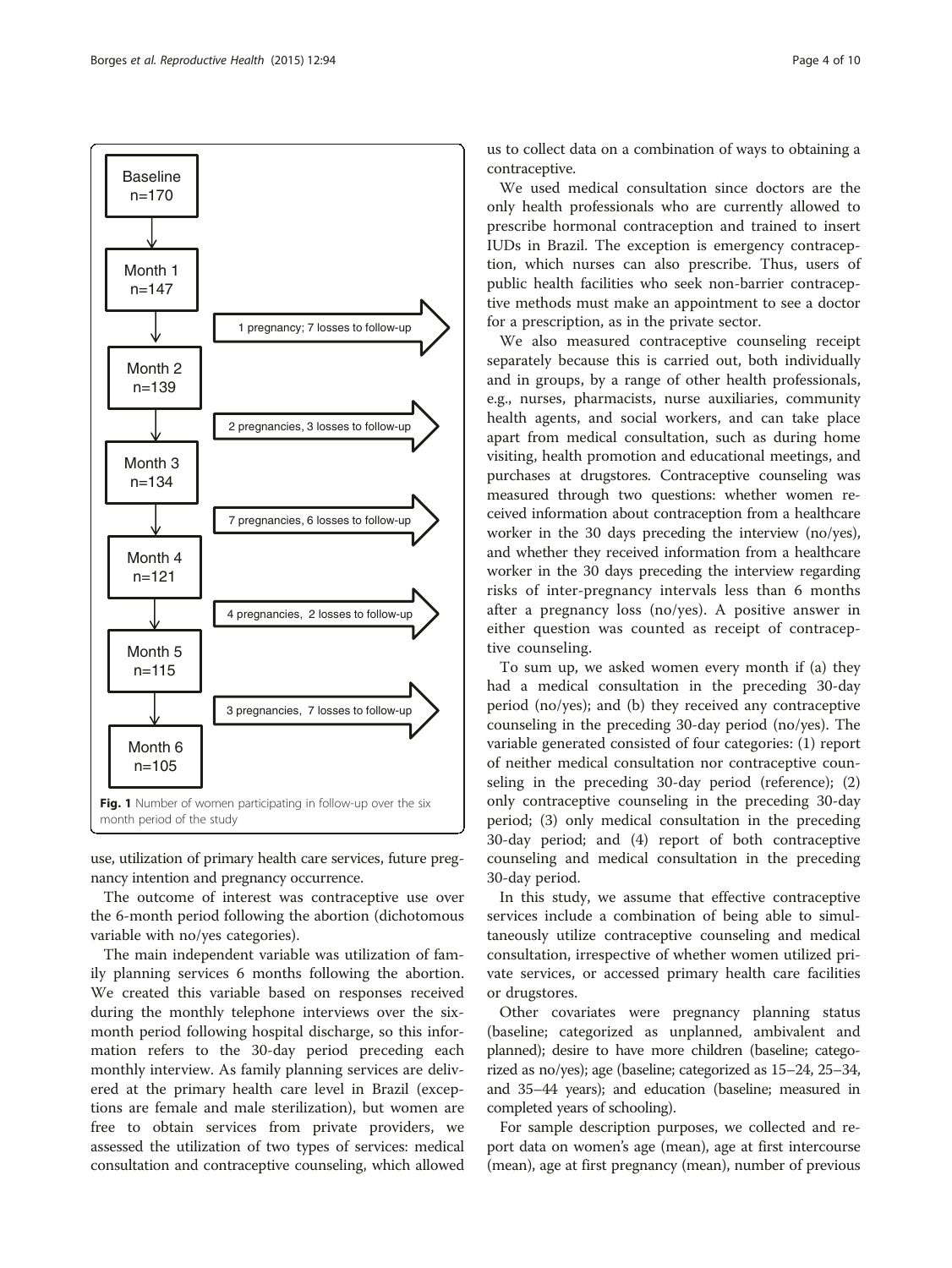pregnancies (mean), race/ethnic color (self-identified as white, brown, or black), religion (categorized as Catholic, Protestant, Others and None), work status/employment (no/yes), cohabitation with partner (no/yes), pregnancy planning status (classified from LMUP as planned, ambivalent and unplanned), and sexual activity in the preceding month (no/yes). The type of contraceptive method used is reported for the first and sixth month (no use, pill, condom, injectable, IUD, and traditional, the latter referring to withdrawal and rhythm). We also describe if women were provided with a contraceptive prescription during hospitalization. This variable was based on responses to the question "Did you receive any prescription of contraceptive while hospitalized for emergency treatment following the pregnancy loss?", which was asked during the telephone interview that occurred 30 days after hospital discharge.

We obtained administrative approval to conduct the study from the University of Sao Paulo School of Nursing and ethical approval from the Maternity Research Ethics Committee. Informed written consent was obtained from all the participants. During recruitment, we emphasized that women could withdraw from the study at any time, with no effect on their health care. In order to protect women's safety and confidentiality during the telephone interviews, we set a schedule together, based on the most appropriate time and day of the week to call them. We also agreed about what to say when we called them, who we could talk to and if we could identify ourselves as researchers, or as another person/institution. Telephone numbers were noted as being unique or shared. In order to ensure we were talking to the participant herself, we would use check questions, based on information obtained in the previous interview.

#### Statistical analysis

The analytic sample consisted of women who completed the baseline interview and were traced at one month post-abortion ( $n = 147$ ). Double data entry by two different operators was done using Epi Info version 6.04. Questionable entries were reconciled.

We describe sociodemographic characteristics of all participants at two time points: in the first post-abortion month (Month 1) and in the sixth post-abortion month (Month 6), as well as the characteristics of those who used contraception. We also describe women who reported a confirmed pregnancy anytime during follow-up. Additionally, we describe the degree of medical consultation utilization and contraceptive counseling receipt each month.

As this is a longitudinal study, we need to account for repeated and correlated observations. Therefore, we used Generalized Estimating Equations (GEE) considering an unstructured correlation matrix and logit link transformation function. GEE is a non-likelihood based method utilized for marginal models of nonlinear responses. It is used in longitudinal data when the focus is the difference in the population-average response between two groups with different risk factors [[32](#page-9-0)]. The dependent variable was contraceptive use over the six-month post-abortion period; the main independent variable was utilization of family planning services 6 months post-abortion; and covariates were pregnancy planning status, desire to have more children, age, and education. The multivariate analysis was adjusted for time (i.e., observation for six months) and did not include women who were provided with a contraceptive prescription during hospitalization. Crude and adjusted odds ratios and 95 % confidence intervals were estimated. All analyses were conducted using Stata 13.0.

# Results

For the initial cohort of 147 women, we have observations on a total of 761 person-months over the 6-month study period. Table [1](#page-5-0) shows that women in Month 1 were 29.1 ( $sd = 7.4$ ) years old on average, and had a mean of 9.3 ( $sd = 2.5$ ) years of schooling. Almost half of them self-identified as white and the majority were Catholic or Protestant. Nearly 60.0 % were working. Two thirds (66.7 %) reported they wanted more children. Women at Month 1 and those who remained in the study by Month 6 did not show any statistically significant difference in their sociodemographic and reproductive characteristics (data not shown).

Only 8.8 % of clients were provided with a contraceptive prescription during hospitalization. Figure [2](#page-5-0) shows utilization of medical consultation and contraceptive counseling receipt from Month 1 to Month 6. More than half of the women did not report access to either medical consultation or contraceptive counseling over the study period, with the exception of Month 2. Medical consultation utilization and contraceptive counseling receipt in the same month had its peak in the second month and sharply decreased thereafter.

Sexual activity resumed for most women soon after the abortion (69.3 % at Month 1). By Month 6, the majority of women (95.2 %) reported sexual relations in the preceding 30 days. Prevalence of contraceptive use was 59.2 % and 80.9 % at the first and sixth months, respectively (Fig. [3](#page-6-0)). The main methods reported by study respondents at the first month were condom (39.4 %) and oral pill (14.9 %), while the most reported method at the end of the study was oral pill (35.2 %). Use of injectables also increased from 3.4 to 11.4 % over the study period, but the reported use of condoms decreased to 26.7 %. Use of traditional methods was rare, but steadily increased over time, reported by 3.2 % (Month 1) to 5.8 % (Month 6) of respondents. Whereas reports on IUD use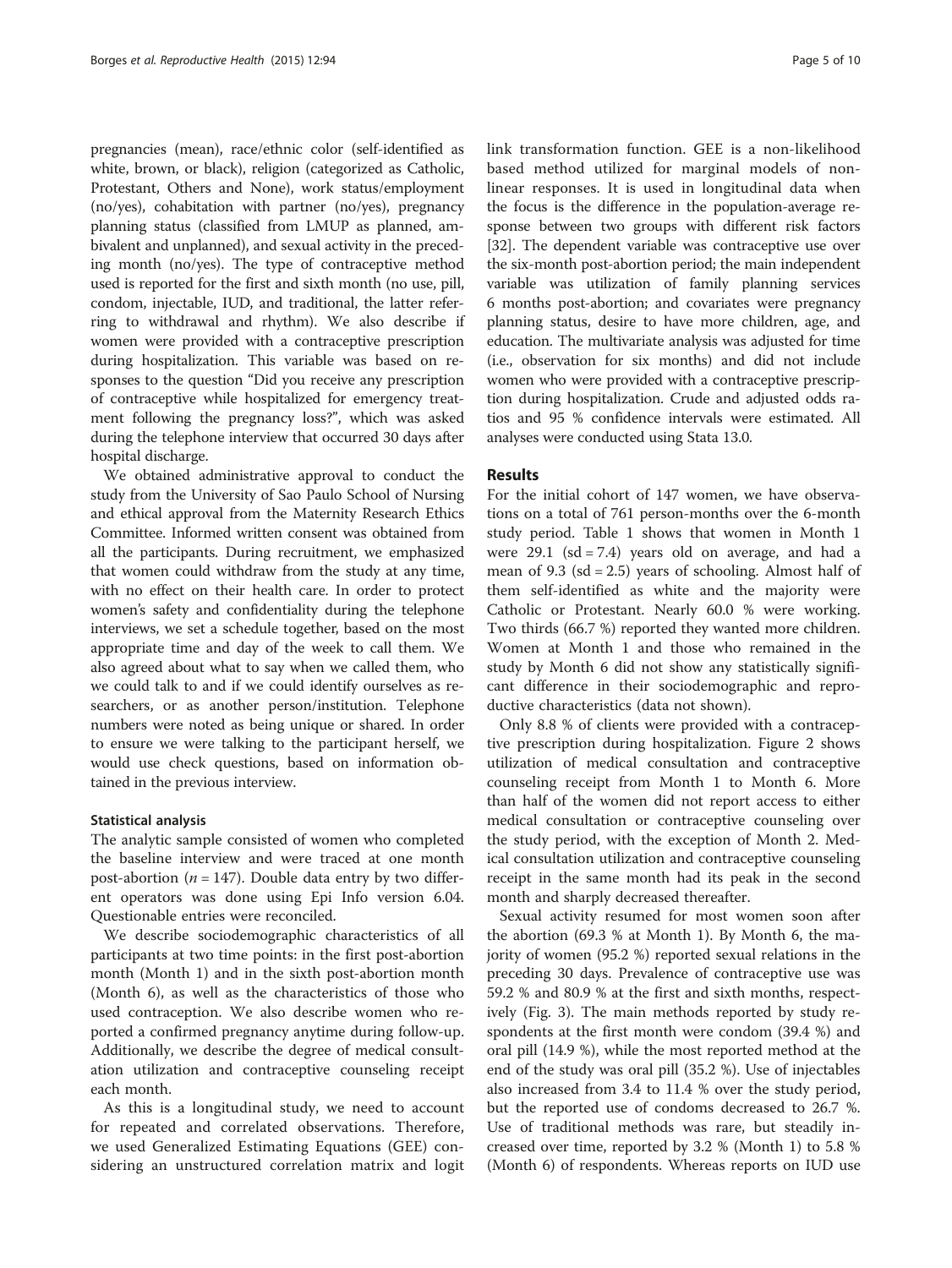<span id="page-5-0"></span>Table 1 Demographic characteristics of all participants, of participants who used contraception, and of participants who reported a pregnancy. Sao Paulo, 2012

| Variables                             | All participants<br>Time Point |                  |            | Participants who used contraception | Participants who reported pregnancy<br>Time Point |  |  |
|---------------------------------------|--------------------------------|------------------|------------|-------------------------------------|---------------------------------------------------|--|--|
|                                       |                                |                  | Time Point |                                     |                                                   |  |  |
|                                       | Month 1                        | Month 6          | Month 1    | Month 6                             | Endline                                           |  |  |
| Mean age (years)                      | 29.1(7.4)                      | 29.6 (7.3)       | 29.5(6.8)  | 29.7(7.4)                           | 26.8(6.9)                                         |  |  |
| Mean age at first intercourse (years) | 17.2(2.9)                      | 17.4(2.9)        | 17.2(3.1)  | 17.4(2.8)                           | 16.9(1.9)                                         |  |  |
| Mean age at first pregnancy (years)   | 21.7(5.2)                      | 21.9(5.1)        | 22.0(4.9)  | 21.7(5.0)                           | 20.7(5.1)                                         |  |  |
| Mean number of previous pregnancies   | 2.5(1.4)                       | 2.5(1.4)         | 2.6(1.4)   | 2.6(1.5)                            | 2.3(1.1)                                          |  |  |
| Mean educational level (years)        | 9.3(2.5)                       | 9.5(2.5)         | 9.5(2.6)   | 9.3(2.6)                            | 9.8(1.4)                                          |  |  |
| Color (%)                             |                                |                  |            |                                     |                                                   |  |  |
| White                                 | 49.6                           | 55.2             | 50.6       | 52.9                                | 47.1                                              |  |  |
| Brown                                 | 45.6                           | 40.0             | 47.1       | 44.7                                | 52.9                                              |  |  |
| Black                                 | 4.8                            | 4.8              | 2.3        | 2.4                                 |                                                   |  |  |
| Religion (%)                          |                                |                  |            |                                     |                                                   |  |  |
| Catholic                              | 43.5                           | 43.8             | 46.0       | 45.9                                | 35.4                                              |  |  |
| Protestant                            | 32.7                           | 35.2             | 31.0       | 34.1                                | 29.4                                              |  |  |
| Other                                 | 6.1                            | 5.7              | 6.9        | 5.9                                 | 17.6                                              |  |  |
| None                                  | 17.7                           | 15.3             | 16.1       | 14.1                                | 17.6                                              |  |  |
| Employed (%)                          | 59.9                           | 60.9             | 64.4       | 58.8                                | 58.8                                              |  |  |
| Current living with partner (%)       | 76.9                           | 76.2             | 82.8       | 74.1                                | 88.2                                              |  |  |
| Desire to have more children (%)      | 66.7                           | 66.7             | 70.1       | 66.5                                | 76.5                                              |  |  |
| Previous pregnancy plan (%)           |                                |                  |            |                                     |                                                   |  |  |
| Planned                               | 29.9                           | 31.4             | 29.9       | 27.1                                | 41.2                                              |  |  |
| Ambivalent                            | 49.0                           | 49.5             | 50.6       | 50.6                                | 35.3                                              |  |  |
| Unplanned                             | 21.1                           | 19.1             | 19.5       | 22.3                                | 23.5                                              |  |  |
| Total number of women                 | 147                            | 105 <sup>a</sup> | 87         | 85                                  | 17                                                |  |  |

Standard deviation (sd) in parentheses

<sup>a</sup>not included 17 women who reported a pregnancy

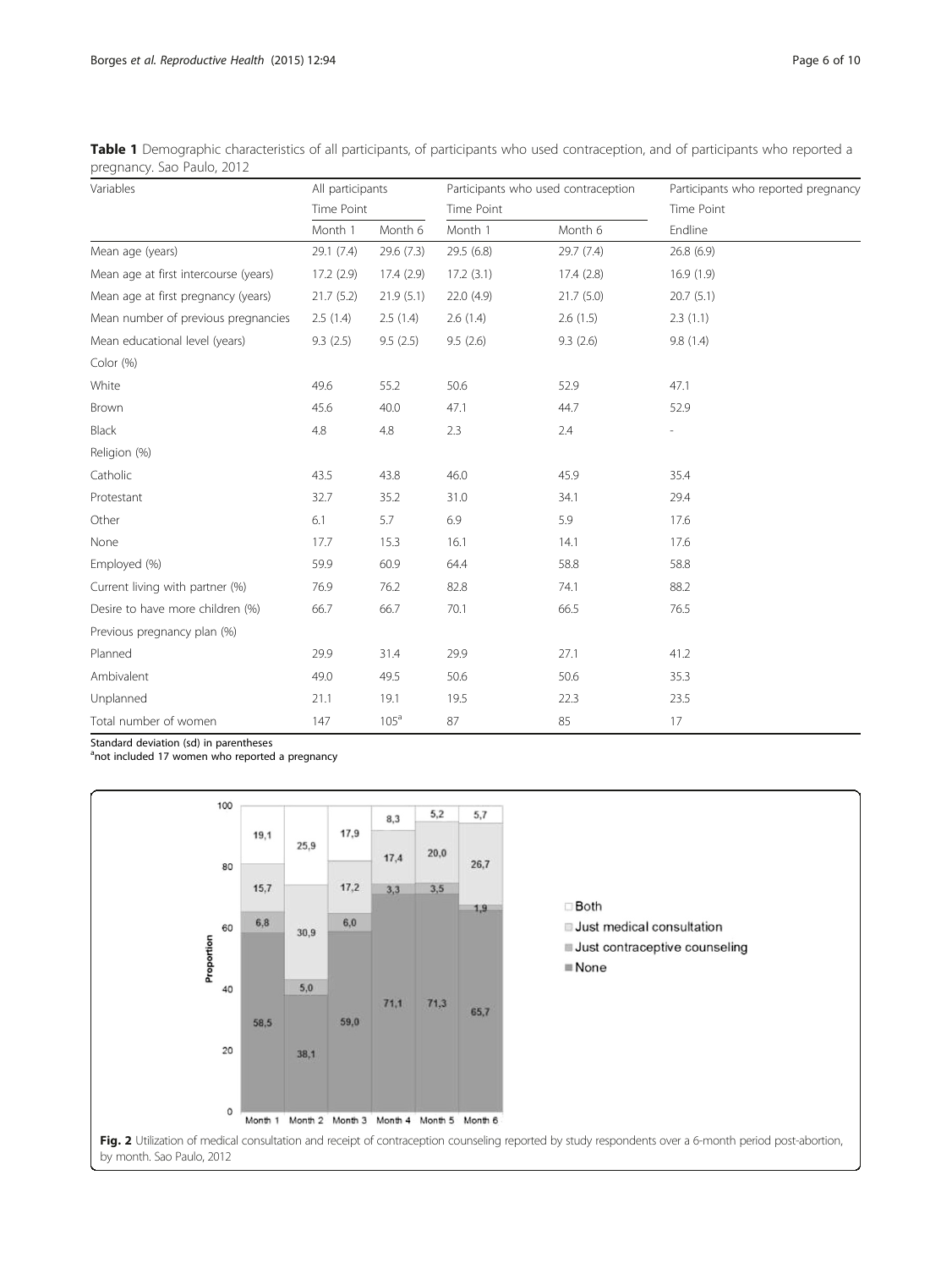<span id="page-6-0"></span>

varied from 0.7 to 1.5 % in the six months of follow-up, no women reported use of implants, vaginal rings, patches or sterilization.

The results of analyzing the longitudinal data with GEE methods are shown in Table [2.](#page-7-0) Pregnancy planning status, desire to have more children, and years of schooling were not associated with the use of contraceptive methods six months following an abortion. On average, women who reported receipt of both medical consultation and contraceptive counseling in the same month had significantly higher odds of contraceptive use over the six month post-abortion period, when compared with those who reported no exposure to either of these services [adjusted OR, aOR = 1.93, 95 % CI: 1.13–3.30]. Receiving either medical consultation or contraceptive counseling alone in the same month did not significantly contribute to the likelihood of contraceptive use. This finding is consistent both in univariate and multivariate analysis. Women 25–34 years old had higher odds of contraceptive use compared with their younger counterparts.

Seventeen women reported a confirmed pregnancy over the 6-month study period, which translates into a pregnancy rate of 115.6 per 1000 women. Table [1](#page-5-0) shows that women who became pregnant were younger and reported a higher proportion of previous planned pregnancies than all women in the study. Ten of them, however, reported the new pregnancy was mistimed.

# Discussion

This is the first longitudinal study from Brazil to assess contraceptive use for 6 months subsequent to induced and spontaneous abortion. Loss to follow-up in this cohort was lower than those measured in other longitudinal studies conducted on abortion [[21](#page-9-0), [33](#page-9-0)]. Moreover, loss to follow up was at random, as we did not find any significant differences between the characteristics of women at Month 1 and those at endline.

Because we relied on a purposive sample of recruited patients at a particular hospital and point in time, the results of our study cannot be generalized to all postabortion Brazilian women. Furthermore, it is estimated that only one out of five women obtaining an induced abortion seeks post-abortion care in Brazil [\[4](#page-9-0)]. A limitation of our study is that we are unable to determine the extent to which contraceptive use may differ between women with an induced versus spontaneous abortion. The use of a validated measure of pregnancy planning status may have minimized this bias. We also cannot verify if all the information reported over the phone is in fact true.

On the other hand, as a prospective study, these findings enable making guarded causal inferences to explain the relationship between contraceptive services and post-abortion reproductive behavior with a perspective from health service delivery at the primary health care level. At the same time, the study setting in Brazil offers a very specific context of restrictive laws regarding abortion, which may also be applicable to almost half of the countries in the world [[34\]](#page-9-0), not just Latin America.

Our study shows that post-abortion family planning care is poorly delivered. In fact, very few women were provided with contraceptive prescription while hospitalized, just as was observed by Aquino et al. in three Brazilian capitals [[17](#page-9-0)]. In a review study about PAC initiatives in Latin America [\[35\]](#page-9-0), other researchers have pointed out the reasons for the lack of contraceptive services during the hospitalization included "the physical and administrative separation between the ward or area where emergency treatment services are provided and on-site family planning clinics, limited accessibility to contraceptive methods for staff not working in the family planning clinic, and minimal staff knowledge about post-abortion contraception". Regardless of the reasons why post-abortion delivery of contraceptives was so low, PAC should not focus only on the treatment of complications for incomplete abortion, but also on preventing repeat unintended pregnancy.

Except for the second month post-abortion, more than half of women reported having received neither contraceptive counseling nor medical consultation. The second postabortion month was the period when women could most easily utilize medical consultation, with or without contraceptive counseling. The appointment set by the maternity hospital for the  $45<sup>th</sup>$  day post-abortion might have contributed to this peak. On the other hand, women frequently do not return for referral appointments [[35](#page-9-0)] and 45 days after the hospital discharge seems to be late for contraceptive counseling as women resume sexual intercourse earlier.

In considering the family planning services offered at the primary health care level that women can access post-abortion, utilization of both medical consultation and contraceptive counseling in the same month had a positive effect on contraceptive use, but there was no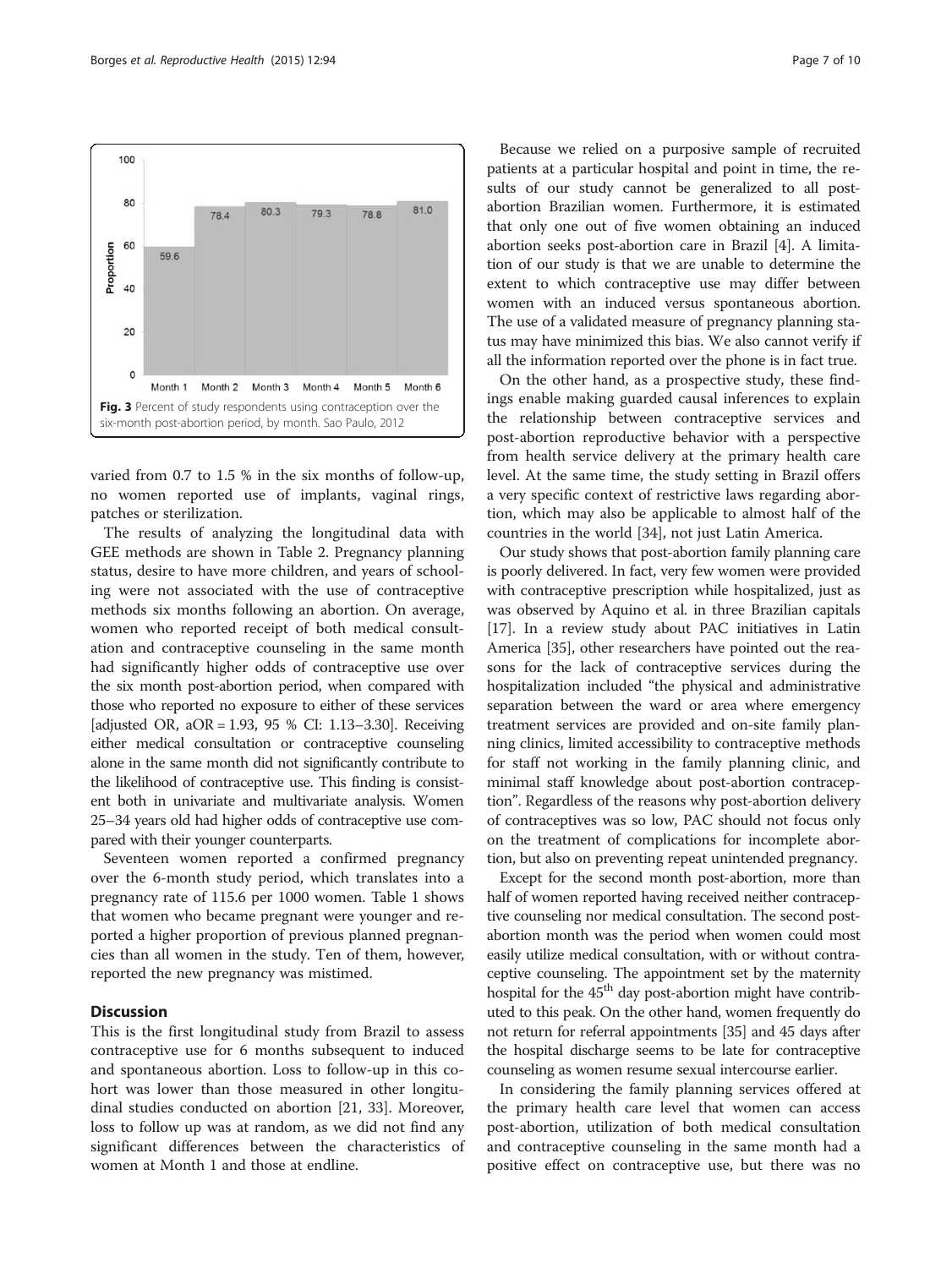| Variables                                                     | Contraceptive use in the 6 months following an abortion |             |             |             |             |             | Univariate analysis |                          | Multivariate analysis               |                          |
|---------------------------------------------------------------|---------------------------------------------------------|-------------|-------------|-------------|-------------|-------------|---------------------|--------------------------|-------------------------------------|--------------------------|
|                                                               | Month 1                                                 | Month 2     | Month 3     | Month 4     | Month 5     | Month 6     | $OR_{crude}$        | 95 % CI                  | OR <sub>adjusted</sub> <sup>a</sup> | 95 % CI                  |
| Utilization of family planning services in the previous month |                                                         |             |             |             |             |             |                     |                          |                                     |                          |
| None                                                          | 52 (59.8 %)                                             | 39 (35.7 %) | 60 (56.1 %) | 65 (67.7 %) | 65 (73.0 %) | 60 (70.6 %) | 1.00                | $\overline{\phantom{a}}$ | 1.00                                | $\overline{a}$           |
| Just contraceptive counseling                                 | $4(4.6\%)$                                              | $6(5.5\%)$  | 7(6.5%)     | 3(3.1%)     | $4(4.5\%)$  | $2(2.3\%)$  | 1.05                | $0.51 - 2.15$            | 1.16                                | $0.56 - 2.38$            |
| Just medical consultation                                     | 12 (13.8 %)                                             | 32 (29.4 %) | 18 (16.8 %) | 18 (18.7 %) | 15 (16.9 %) | 19 (22.4 %) | 0.88                | $0.60 - 1.30$            | 0.91                                | $0.60 - 1.38$            |
| Both                                                          | 19 (21.8 %)                                             | 32 (29.4 %) | 22 (20.6 %) | 10 (10.4 %) | $5(5.6\%)$  | 4 $(4.7 %)$ | 1.93                | $1.17 - 3.18$            | 1.93                                | $1.13 - 3.30$            |
| Pregnancy planning status                                     |                                                         |             |             |             |             |             |                     |                          |                                     |                          |
| Unplanned                                                     | 17 (19.5 %)                                             | 23 (21.1 %) | 25 (23.4 %) | 23 (24.0 %) | 16 (18.0 %) | 19 (22.3 %) | 1.00                |                          | 1.00                                |                          |
| Ambivalent                                                    | 44 (50.6 %)                                             | 54 (49.5 %) | 50 (46.7 %) | 43 (44.8 %) | 49 (55.1 %) | 43 (50.6 %) | 0.91                | $0.49 - 1.69$            | 0.79                                | $0.43 - 1.46$            |
| Planned                                                       | 26 (29.9 %)                                             | 32 (29.4 %) | 32 (29.9 %) | 30 (31.2 %) | 24 (26.9 %) | 23 (27.1 %) | 0.79                | $0.40 - 1.56$            | 0.71                                | $0.36 - 1.40$            |
| Desire to have more children                                  |                                                         |             |             |             |             |             |                     |                          |                                     |                          |
| No                                                            | 32 (36.8 %)                                             | 50 (45.9 %) | 47 (43.9 %) | 41 (42.7 %) | 46 (51.7 %) | 39 (45.9 %) | 1.00                |                          | 1.00                                |                          |
| Yes                                                           | 55 (63.2 %)                                             | 59 (54.1 %) | 60 (56.1 %) | 55 (57.3 %) | 43 (48.3 %) | 46 (54.1 %) | 0.77                | $0.55 - 1.08$            | 0.81                                | $0.57 - 1.15$            |
| Age                                                           |                                                         |             |             |             |             |             |                     |                          |                                     |                          |
| $15-24$ years                                                 | 19 (21.8 %)                                             | 26 (23.8 %) | 27 (25.3 %) | 27 (28.1 %) | 25 (28.1 %) | 24 (28.2 %) | 1.00                |                          | 1.00                                | $\overline{\phantom{a}}$ |
| $25-34$ years                                                 | 44 (50.6 %)                                             | 55 (50.5 %) | 53 (49.5 %) | 45 (46.9 %) | 42 (47.2 %) | 36 (42.4 %) | 2.76                | 1.53-4.98                | 2.96                                | $1.61 - 5.42$            |
| 35-44 years                                                   | 24 (27.6 %)                                             | 28 (25.7 %) | 27 (25.2 %) | 24 (25.0 %) | 22 (24.7 %) | 25 (29.4 %) | 1.59                | $0.86 - 2.92$            | 1.50                                | $0.78 - 2.87$            |
| Education                                                     |                                                         |             |             |             |             |             | 1.01                | $0.92 - 1.11$            | 1.03                                | $0.93 - 1.13$            |
| Intercept                                                     |                                                         |             |             |             |             |             |                     |                          | 0.99                                | $0.30 - 3.25$            |

<span id="page-7-0"></span>Table 2 Number and proportion of women who used contraceptive method and crude and adjusted odds ratios and 95 % confidence intervals showing influence of access to family planning services, and sociodemographic

Odds ratios estimated using Generalized Estimating Equations with uncorrelated matrix and logit link function assumed <sup>a</sup>Adjusted also by time of observation (1-6 months)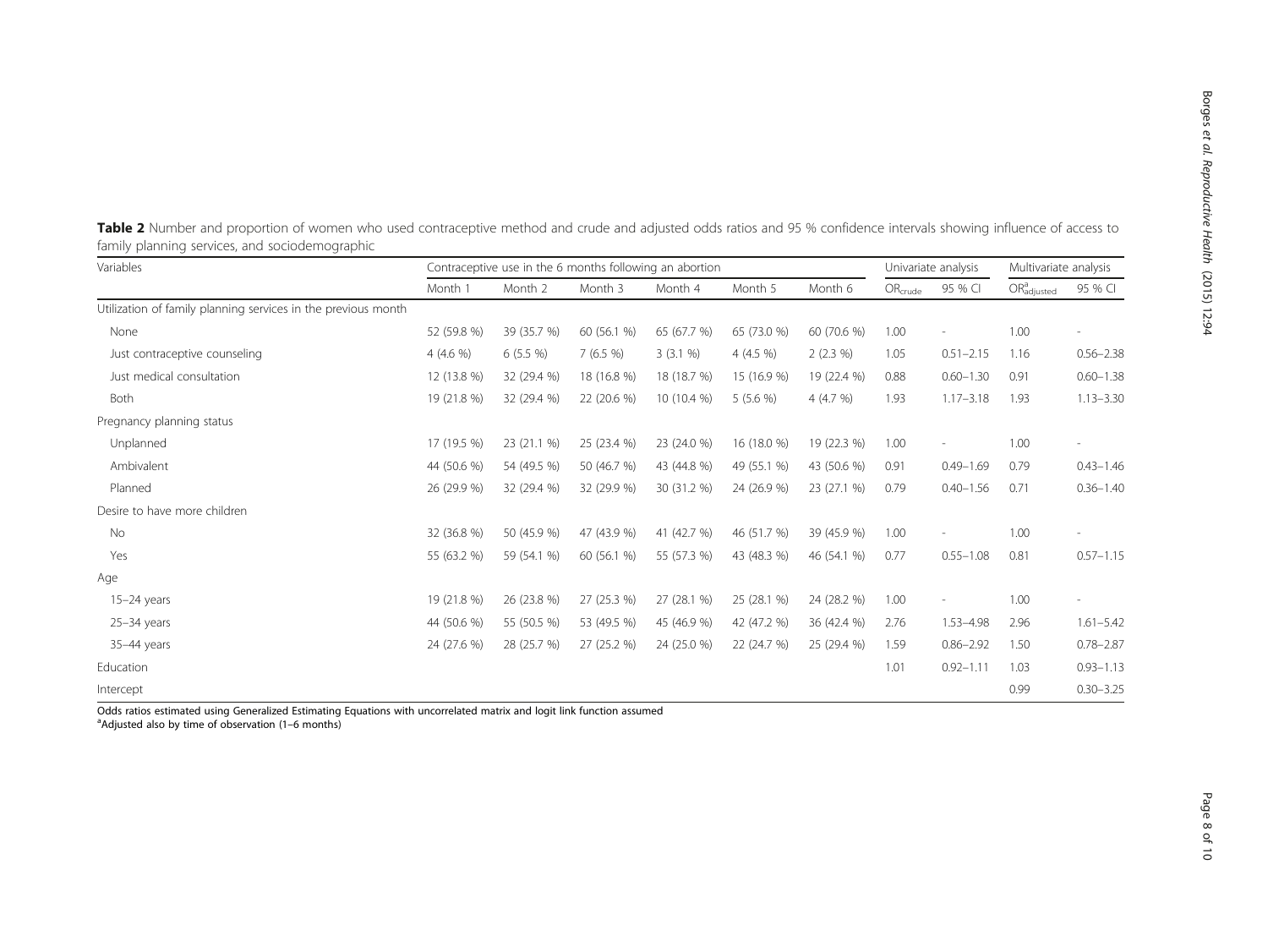effect when one happened in the absence of the other. It means that seeing a physician does not necessarily lead to contraceptive counseling or to method provision. Studies emphasize that only counseling or simply offering additional methods may not be sufficient to improve contraceptive use among post-abortion women [[33, 36](#page-9-0)]. Effective post-abortion family planning also requires immediate offer of contraceptive methods [[22, 37](#page-9-0)].

Study results should also be interpreted against the backdrop of restrictive abortion laws since abortion issues remain highly stigmatized in Brazilian society. Health professionals do not include abortion conversations during consultations and women often omit this information when interacting with providers. Furthermore, initiatives around prenatal care have priority in primary health care services over family planning [[28\]](#page-9-0).

In the first post-abortion month, almost 40 % were unprotected and thus vulnerable to a pregnancy. This finding is particularly important since it has been suggested that 91 % of post-abortion women ovulate within a month after the procedure [\[38\]](#page-9-0). Use of contraception was close to 80 % of study participants from the second month and beyond, a proportion similar to the Brazilian 2006 contraceptive prevalence rate (80.6 % among 15–49 year old married women) [[29](#page-9-0)]. This high prevalence of contraceptive use does not apparently translate into effective reproductive planning. A Ministry of Health report reveals that women who undergo an abortion predominantly used contraceptive methods but report practice to be inconsistent or erroneous [\[39](#page-9-0)], a finding that reinforces the need to improve the quality of family planning care.

The contraceptive method mix in this study for reversible methods was very similar to the Brazilian profile, with high proportions of condom and pill use reported [[29\]](#page-9-0). Condoms are freely available in primary health care facilities in the country and women can easily obtain them, with no requirement to see a doctor or other health professional. Although pills are generally available through medical prescription, they can also be bought at any drugstore at low prices without prescription, making them very popular. Long-acting reversible contraception (LARC), on the other hand, is quite rare. Even though a LARC method is more likely to be chosen over other methods, if made available at the time of abortion [[40](#page-9-0)] to prevent repeat abortion [[41](#page-9-0)], these methods were infrequently reported in our study, probably reflecting women's limited access to different methods, rather than their personal choices from a range of contraceptives. The fact that LARC methods are not uniformly offered by the public health system and that trained health professionals are required to insert IUDs may also work as a barrier for their use among Brazilian women. Surprisingly, there were no reports of female sterilization, which is the second most used contraceptive in Brazil (25.9 %) [\[29](#page-9-0)]. This

may be because women in this study were relatively young, had not completed their families, and had no reason to seek a permanent method of contraception. Also, some women with spontaneous abortion would be prone to get pregnant soon, making permanent methods impracticable. Hormonal injectables showed a slight increase, coinciding with what has been observed over the last decade in the country [\[29\]](#page-9-0).

Our results have important implications for reproductive health policies as they provide evidence that the presence of national guidelines do not necessarily lead to an adequate utilization of family planning services at the primary health care level, especially if restrictive abortion laws mediate health care delivery. Considering the evidence supporting the importance of early family planning counseling and provision of contraceptive methods on contraceptive use after an abortion, practices in Brazilian public hospitals and primary health care services should change accordingly. In a setting with restrictive legislation around pregnancy termination, it is clear that immediate initiation of a contraceptive that suits women's pregnancy intentions (especially LARC for those who do not intend to become pregnant soon), along with monitoring their health needs at the first month post-abortion will improve levels of sexual and reproductive health [[24](#page-9-0)]. Our study shows that being able to utilize both medical consultation and contraceptive counseling can contribute to contraceptive use in the six-month period following an abortion, if they occur together. Improving the quality of care to post-abortion women will require implementing task shifting in contraceptive care in order to remove barriers to the access of all types of contraceptives, including LARC, as well as expanding contraceptive choice in primary health care. The occurrence of pregnancies among the study participants within post-abortion intervals of less than six months and one maternal death emphasize the critical nature of this agenda for change in policies and regulations. Substantial efforts remain needed to align women's reproductive intentions with the best clinical management in Brazil.

#### Abbreviations

PAC: Post-abortion care; SUS: Unified health system; IUD: Intra uterine device; LMUP: London measure of unplanned pregnancy; GEE: Generalized estimating equations.

#### Competing interests

The authors declare no competing interests.

#### Authors' contributions

ALVB conceived and conducted the study, made substantial contributions to interpretation of data and wrote the manuscript. AT and FO participated in the analysis and interpretation of data, and co-wrote the manuscript. EF and LAKH made substantial contributions to interpretation of data, and edited the manuscript. All authors read and approved the final manuscript.

#### Acknowledgements

This work was supported by São Paulo Research Foundation (FAPESP), grants 2010/15297-0 and 2012/15482-8.